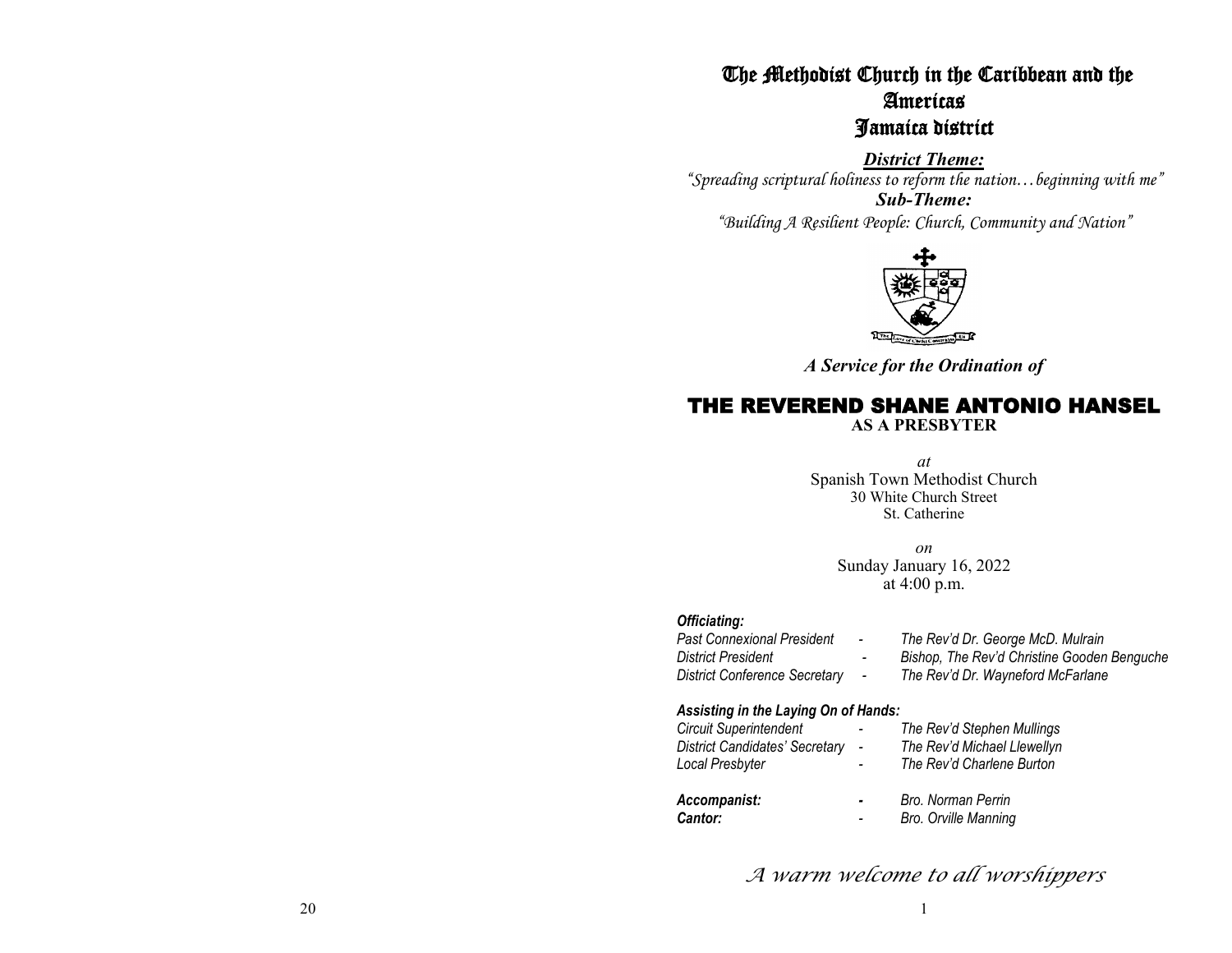# ORDER OF WORSHIP

### **THE PREPARATION**

#### **PROCESSIONAL: Instrumental**

*The Service will begin with a Procession, the Choir leading followed by Ministers-in-Training, Deacons and Presbyters, in order of seniority, the Ordinand, Ministers who have been appointed to assist in the laying-on of hands, the Secretary of the District Conference, the President of the Jamaica District and the Past Connexional President.*

#### **THE INTROIT "Gather Christians" Hymn #375 (VIP)**

- *Gather, Christians, let's now celebrate. Gather, Christians, the Lord we now await Gather, Christians, behold he comes. Rejoice and sing for the Lord is King!*
- 1. To God the Father, let's give him praise. To God the Father our voice we raise. To God the Father who reigns above, Praise the Lord for his mercy and his love!
- 2. As we stand before our God, With Christ Jesus, our saving Lord, We'll break his word now, and break the bread, As we proclaim: he's risen from the dead!
- 3. Let us all now, as one community, Praise and honour the Trinity, Let us all now with one accord Sing out our praise to the living Lord *Garfield Richard (1943 - )*

#### **CALL TO WORSHIP: District Conference Secretary**

- Minister: When He ascended up on high, He led captivity captive and gave gifts to men and women.
- *People: Some to be apostles, some prophets, some evangelists, some pastors and teachers …for the building up of the Body of Christ.*
- Minister: The Son of Man came not to be served but to serve and to give his life a ransom for many.
- **People: Let this mind be in you, that was also in Christ Jesus.**
- Minister Our help is in the name of the Lord our God,

work within the Church. Rev. Hansel served as Youth Leader, Sunday School Teacher, Class Leader, Congregational Steward and a Sponsoring Secretary of the Garden Hill Basic School. Additionally, he served as Circuit Youth Commission President, Secretary of Circuit Resource and Development Committee and Circuit Christian Education Committee. It was while carrying out these various assignments that Shane became aware of his dependency on the abiding faith in Christ and the enabling and equipping power of the Holy Spirit for a life surrendered to Christ.

In July 2002, Rev. Hansel represented the Spanish Town Circuit at DYLTS Youth Leaders Training Seminar which focused on worship, planning for worship and leading worship in the church. Later, on Saturday July 13, 2002 he made a deeper commitment to God as he contemplated the call to the Itinerant Ministry which was discussed with his then Superintend Minister. However, the process was not followed through as he was enrolled in Teacher's College and began his teacher training in August of the same year.

Rev. Hansel believes that purpose can never die and as the writer states in Hymn 453(VIP) ''God is working his purpose out, as year succeeds to year; God is working his purpose out, and the time is drawing near; nearer and nearer draws the time, the time that shall surely be: when the earth shall be filled with the glory of God as the waters cover the sea".

God has been faithful throughout the years. In 2014 (12 years after the commitment at DYLTS) the sense of call to ordained ministry was settled. Rev. Hansel had discussions with then superintendent, Bishop the Rev. Everald Galbraith, Rev. Bosworth Mullings and the Rev. Karlene Brown-Palmer who helped him to understand the call leading up to subsequent candidature as Local Presbyter. It is God who called him to a life of faithfulness to bring the message of repentance and salvation by faith to God's people in such a time like this.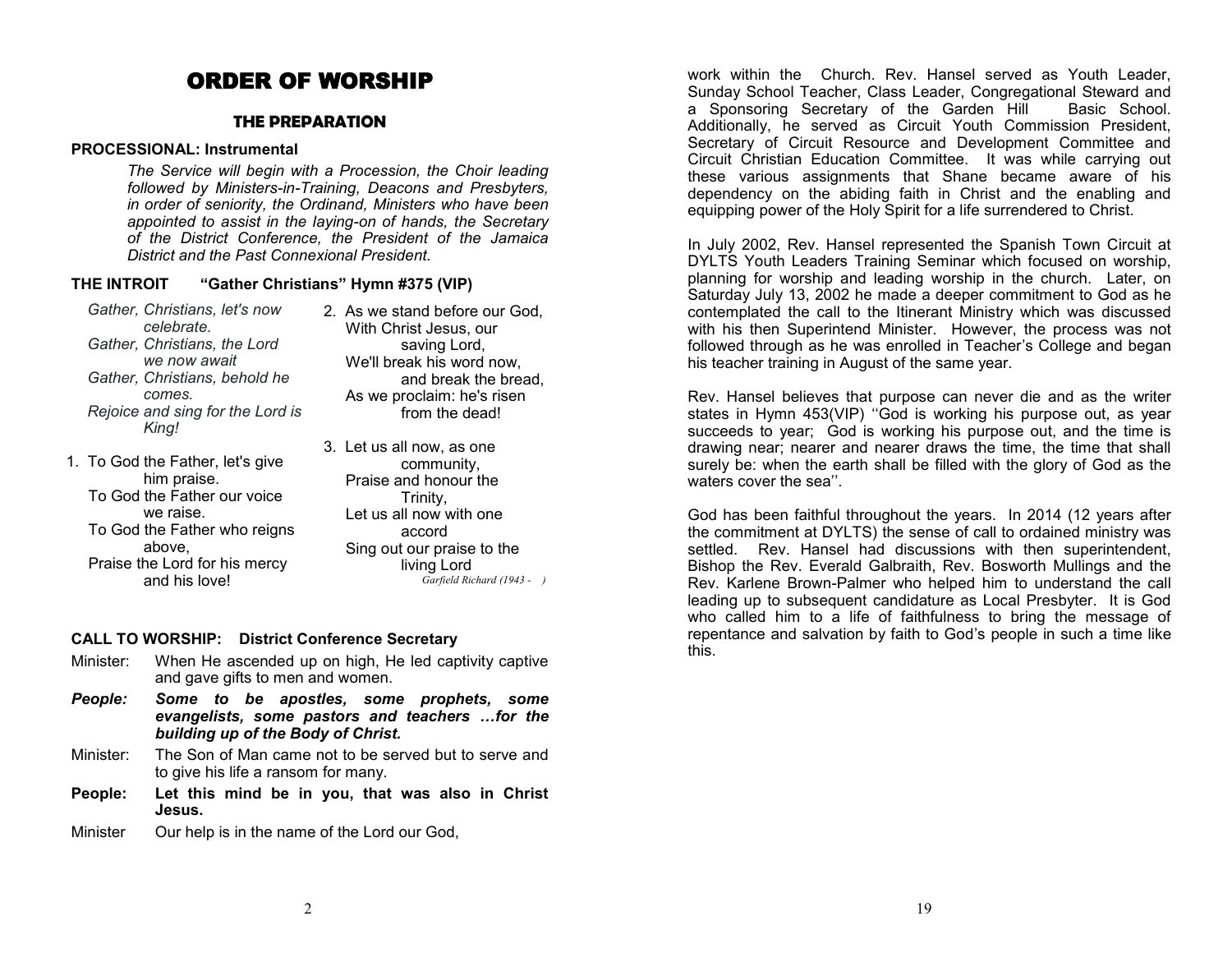### PROFILE

#### REV'D SHANE ANTONIO HANSEL

Rev. Shane Hansel is the first of ten children born and nurtured in a Methodist family in the community of Garden Hill, St. Catherine. His mother currently serves as a Congregational Steward and one of his sisters as a Local Preacher and Circuit Steward in the Spanish Town Circuit. His personal mission is to help people unearth and activate their God-given potential for life and godliness.

Rev. Hansel served in the Ministry of Education and Youth for twenty -five (25) years. He is a Trained Teacher and serves at the St. Catherine High School as a Senior Teacher with supervisory responsibility for the Grade 9 cohort. He is a teacher of Biology.

On Christmas Day in 1995 as was the norm then for individuals to get dressed in their "Christmas best" and attend the planned concert or party we as children were given permission to attend. Rev. Hansel would make his party debut. By divine intervention, one of his younger brothers stole his suite and wore it to the party. The following morning his brother was questioned about his actions and to everyone's surprise he calmly responded. "leave the dance thing a alone, that's not yours. You need to go to church you nuh hear God a call you".

Rev. Hansel was overshadowed with a sense of guilt and fear for God. He started to do regular reflection on **Ecclesiastes 12; 1. "**Remember your creator in the days of your youth, before the days of trouble come, and the years draw near when you will say, I have no pleasure in them";

Rev. Hansel had a personal encounter with Christ at a circuit mission service organised by circuit minister Rev. Wayneford McFarlane in July 1997. The preacher, Rev. W. Alexander made a passionate appeal at an alter call for individuals to surrender their talents, time and life to God's service. Being the shy and reserved individual Rev. Hansel was, he unwillingly went to the altar just for prayer. It was there that the Lord spoke to him in clear terms ''I need you, what are you waiting on?''. After much contemplation and wrestling with the Holy Spirit tears began to flow, his hands were lifted up in praise and obedience to the redeemer of sins. He poured out and emptied himself acknowledging and surrendering to his Lord and Saviour.

The spirit of shyness was removed from his life and he was now entrusted with the mantle to serve and the spirit of boldness that enveloped his life caused him to immerse himself in Christ and his

| People:   | Who made heaven and earth.                            |
|-----------|-------------------------------------------------------|
| Minister: | Our salvation is in the Lord Jesus Christ,            |
| People:   | Who died for our sins and rose for our justification. |
| Minister: | Our confidence is in the Holy Spirit,                 |
| People:   | Who enables us to become God's children.              |
| Minister: | The Lord reigns!                                      |
| People:   | Let the earth rejoice.                                |
| Minister: | Our God reigns!                                       |
| People:   | We shall be glad and wait for His Word.               |
| HYMN:     | "How Beauteous Are Their Feet" VIP #310               |

1. How beauteous are their feet Who stand on Zion's hill, Who bring salvation on their tongues, And words of peace reveal.

2. How cheering is their voice, How sweet their tidings are: 'Zion, behold thy Saviour King! He reigns and triumphs here.

3. How happy are our ears That hear this joyful sound, Which kings and prophets waited for, And sought, but never found!

4. How blessèd are our eyes That see this heavenly light! Prophets and kings desiréd long, But died without the sight. 5. The watchmen join their voice,

And tuneful notes employ; Jerusalem breaks forth in songs, And deserts learn the joy.

6. The Lord makes bare His arm, Through all the earth abroad. Let all the nations now behold Their Saviour and their God. *Isaac Watts, 1674-1748*

#### **LETTER FROM CONNEXIONAL PRESIDENT**

read by Bishop, The Rev'd Christine Gooden Benguche

Minister: Let us all pray.

**Minister and People:**

**Almighty God to whom all hearts are open, all desires known and from whom no secrets are hid: cleanse the thoughts of our hearts by the inspiration of the Holy Spirit, that we may perfectly love You and worthily magnify Your holy name; through Jesus Christ our Lord. Amen.**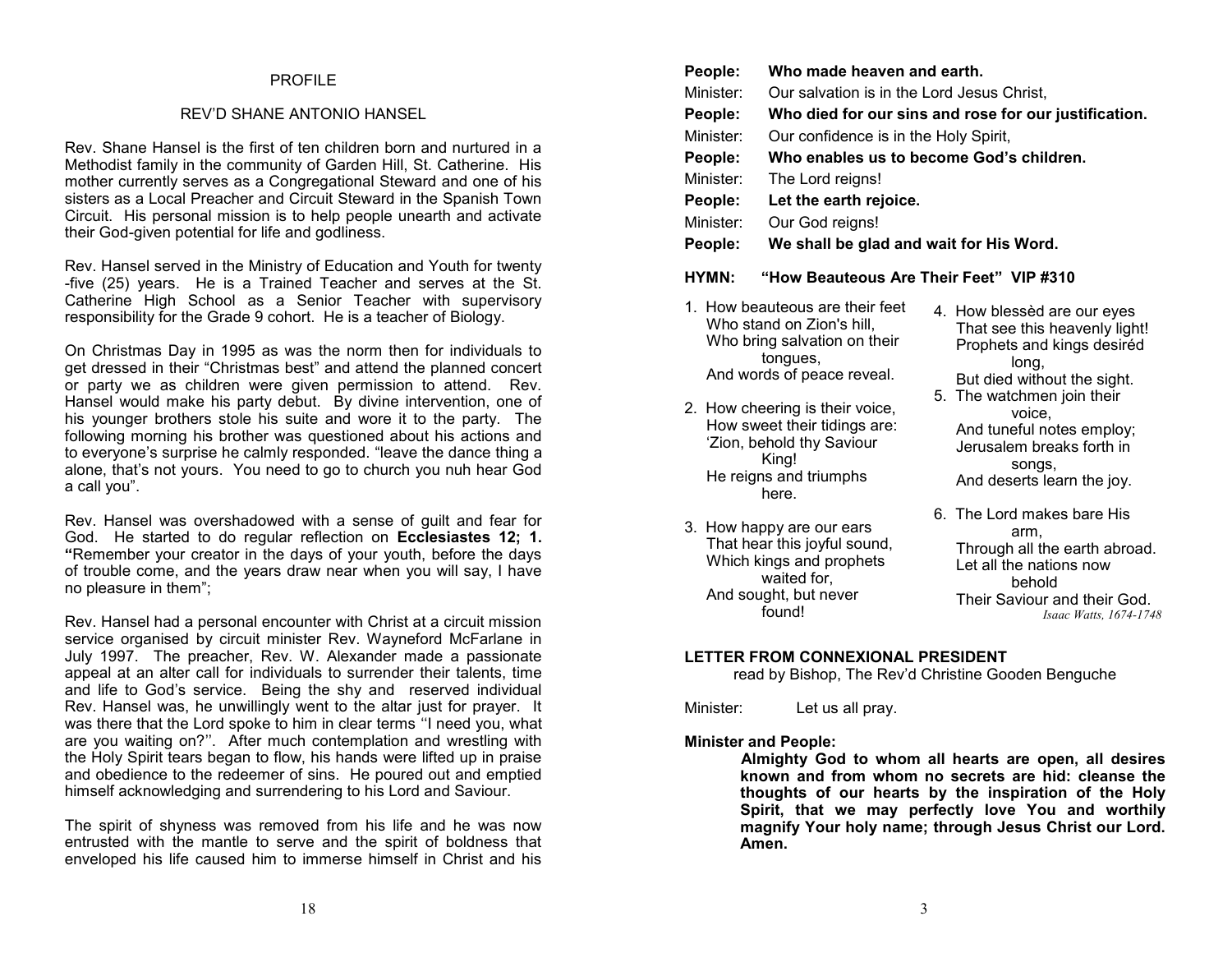# **THE COMMANDMENTS OF OUR LORD JESUS**

Minister: OUR LORD JESUS CHRIST said: The first commandment is:

> Hear, O Israel, the Lord our God is One: and you shall love the Lord your God with all your heart, and with all your soul and with all your mind and with all your strength.

- **People: Lord, have mercy upon us, and incline our hearts to keep this law.**
- Minister: The second is this: You shall love your neighbour as yourself. There is no other commandment greater than these.
- **People: Lord, have mercy upon us, and incline our hearts to keep this law.**
- Minister: And a new commandment I give to you, that you love one another even as I have loved you, that you also love one another.
- **People: Lord, have mercy upon us, and write all these your laws in our hearts we beseech you.**

### **THE CONFESSION AND ASSURANCE OF PARDON**

Minister: Let us in silence confess our sins to God and pray for His forgiveness.

*After a period of silence, the Minister shall continue and the people joining:*

> **ALMIGHTY GOD, our heavenly Father, we have sinned against you and against each other, in thought and word and deed, in the evil we have done and in the good we have not done, through ignorance, through weakness, through our own deliberate fault. We are truly sorry and repent of all our sins. For the sake of your Son, Jesus Christ, who died for us, forgive us all that is past; and grant that we may serve you in newness of life, to the glory of your Name. Amen.**

- Minister: **CHRIST JESUS** came into the world to save sinners. Hear then the good news. If we confess our sins, he is faithful and just to forgive us our sins and to cleanse us from all unrighteousness.
- *People: Amen. Thanks be to God.*

### **Minister and People:**

*(and) we thank you Lord that you have fed us in this Sacrament, united us with Christ, and given us a foretaste of the heavenly banquet prepared for all mankind. Amen.*

# **HYMN: "***O Thou Who Camest from Above***" VIP #232**

- 1. O Thou who camest from above The fire celestial fire to impart, Kindle a flame of sacred love On the mean altar of my heart!
- 2. There let it for thy glory burn With inextinguishable blaze, And trembling to its source return In humble prayer and fervent praise.
- 3. Jesus, confirm my heart's desire To work, and speak, and think for thee; Still let me guard the holy fire, And still stir up the gift in me.
- 4. Ready for all thy perfect will, My acts of faith and love repeat; Till death thy endless mercies seal, And make the sacrifice complete. *Charles Wesley (1707 – 1788)*

# **THE BLESSING** Past Connexional President

Rev'd Dr. George McD. Mulrain

**NOW THE GOD OF PEACE**, who brought again from the dead our Lord Jesus Christ, the Great Shepherd of the Sheep, with the blood of the eternal Covenant, make us perfect in every good thing to do his will, working in us that which is wellpleasing in his sight, through Jesus Christ, to whom be the glory, for ever and ever.

**THE PEACE OF GOD** which passes all understanding keep your hearts and minds in the knowledge and love of God and of his Son Jesus Christ our Lord.

**AND THE BLESSING** of God Almighty, the Father the Son and the Holy Spirit, be amongst you and remain with you always. **Amen.**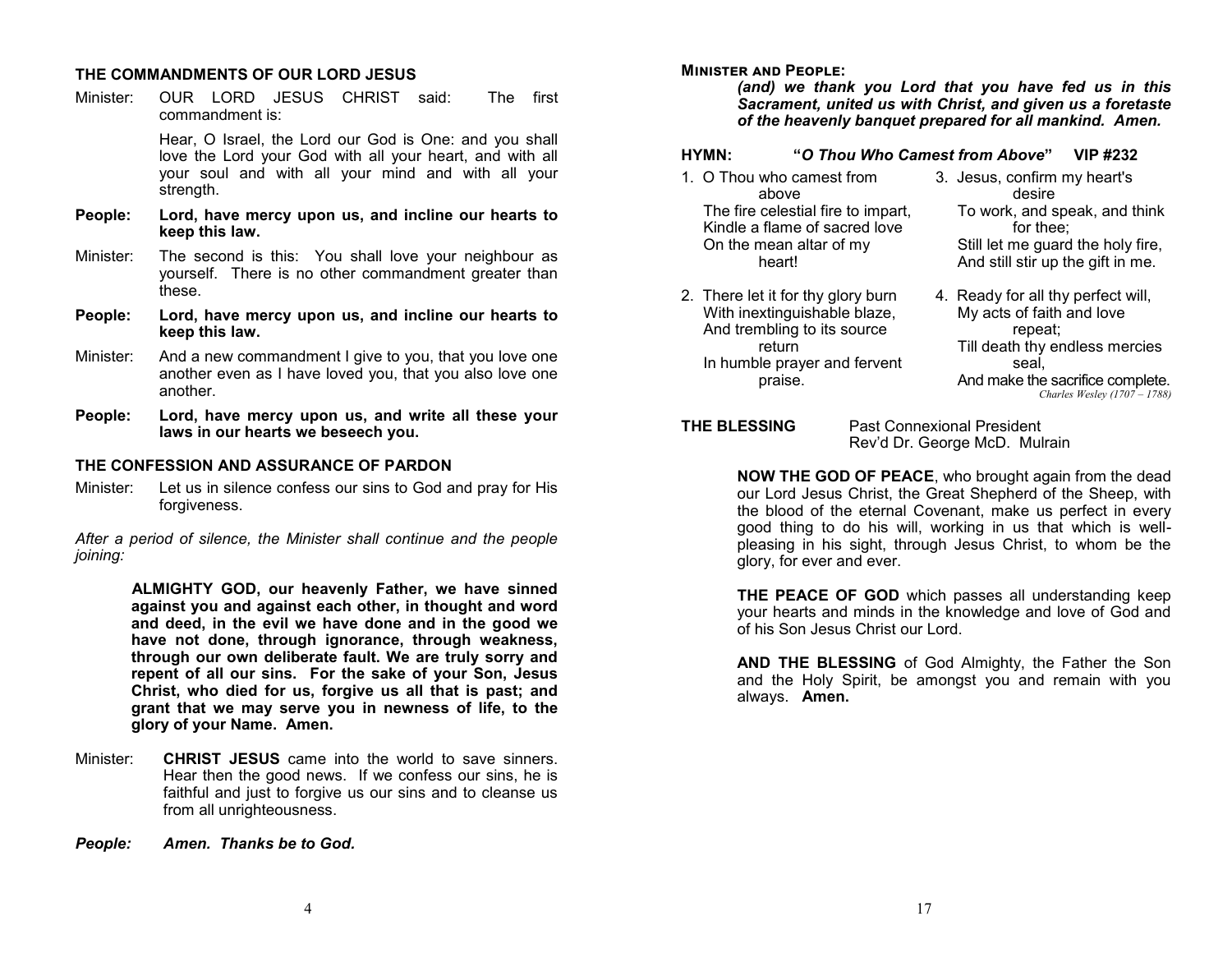*Raising the Cup, the Minister shall continue:*

The Cup of Blessing which we bless is a sharing in the Blood of Christ.

*Amen. Though we are many we are one Body because we share in the one loaf and partake of the same drink.*

The Minister kneeling and the people bowed; silence shall be kept for a space.

*Then the Minister and People shall say together:*

*Lord, we come to your table, trusting in your mercy and not in any goodness of our own. We are not worthy to gather up the crumbs under your table, but it is your nature always to have mercy, and on that we depend. So feed us with the Body and Blood of Jesus Christ, your Son, that we may forever live in Him and He in us. Amen.*

*The Minister, having taken the Bread and Wine, shall also give to those who are assisting and then invite the people as follows:*

> You who truly and sincerely repent of your sins, are in love and charity with your neighbours and have resolved to lead a new life following the commandments of God and, by the power of the Spirit, walking in his holy ways, draw near with faith, receive the Body of our Lord Jesus Christ which was given for you and his Blood which was shed for you, and feed on Him in your hearts by faith with thanksgiving.

*As the Bread is given these words shall be spoken:*

The Body of our Lord Jesus Christ, which was given for you, keep you in eternal life. Take and eat this in remembrance that Christ died for you and feed on Him in your hearts by faith with thanksgiving.

*As the Cup is given these words shall be spoken:*

The Blood of our Lord Jesus Christ, which was shed for you, keep you in eternal life. Drink this in remembrance that Christ's Blood was shed for you and be thankful.

*After all have partaken, the Minister shall cover the Table and what remains of the Elements with a cloth, and after silent prayer he may offer prayer in his own words always ending with the following, the people joining:*

**Minister and People:**

**GLORY BE TO GOD ON HIGH, and on earth peace, goodwill to all. We praise you; we bless you; we worship you; we glorify you; we give thanks to you for your great glory, O Lord God, heavenly King, God the Father Almighty.**

**O Lord, the only begotten Son, Jesus Christ; O Lord God, Lamb of God, Son of the Father, who take away the sin of the world, have mercy upon us.**

**You who take away the sin of the world, have mercy upon us.**

**You who take away the sin of the world receive our prayer.**

**You who sit at the right hand of God the Father, have mercy upon us.**

**For you only are holy; you only are the Lord; You only, O Christ, with the Holy Spirit are Most High in the glory of God the Father. Amen.**

**WELCOME AND COURTESIES** Rev'd Dr. Wayneford McFarlane *District Conference Secretary*

**SELECTION:** Bro. Orville Manning

# **THE WORD OF GOD**

#### **The Collect**

*O GOD, whose blessed Son Jesus set the example of service, and who through the Holy Spirit continue to call men and women into the Ministry of the Church: give grace to these your servants that they may be faithful to the spheres of ministry to which they have been called; through Jesus Christ our Lord, who is alive and reigns with You and the Holy Spirit, one God, now and for ever. AMEN***.**

| <b>OLD TESTAMENT:</b> | <b>Isaiah 6:1–8</b> read by Sis. Patrine Davis-Hansel |
|-----------------------|-------------------------------------------------------|
|-----------------------|-------------------------------------------------------|

**Responsive Reading: Psalm 40 VIP 590**

*led by* Sis. Sherrine Williams

- $L:$  I waited patiently for the LORD; he inclined to me and heard my cry.
- Cong: **He drew me up from the desolate pit, out of the miry bog, and set my feet upon a rock, making my steps secure.**
- L: He put a new song in my mouth, a song of praise to our God. Many will see and fear, and put their trust in the LORD.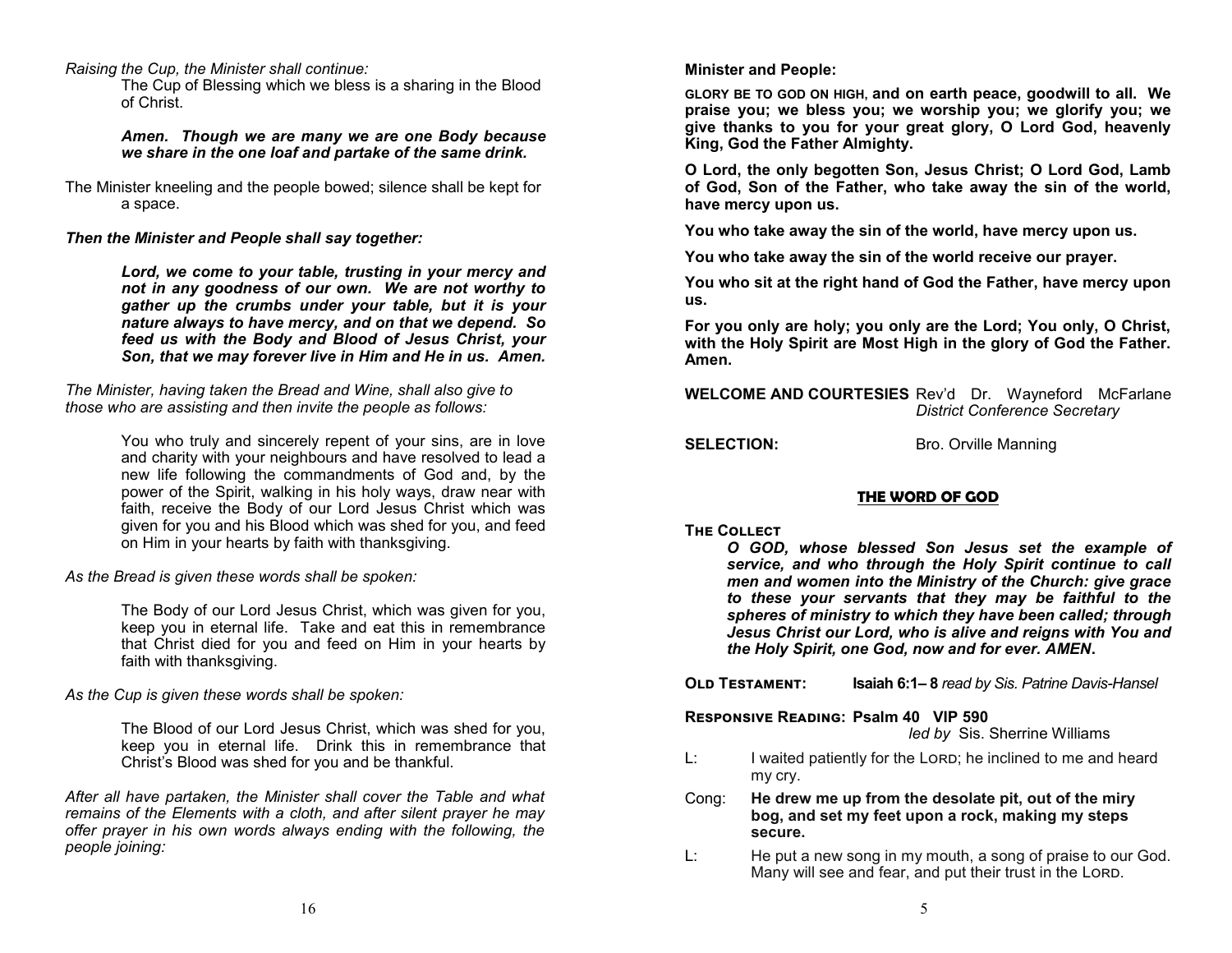- Cong: Happy are those who make the Lorp their trust, who do **not turn to the proud, to those who go astray after false gods.**
- L: You have multiplied, O Lord my God, your wondrous deeds and your thoughts toward us; none can compare with you. Were I to proclaim and tell of them, they would be more than can be counted.
- Cong: **Sacrifice and offering you do not desire, but you have given me an open ear. Burnt offering and sin offering you have not required.**
- L: Then I said, "Here I am; in the scroll of the book it is written of me.
- Cong: **I delight to do your will, O my God; your law is within my heart."**
- L: I have told the glad news of deliverance in the great congregation; see, I have not restrained my lips, as you know. O Lord.
- Cong: **I have not hidden your saving help within my heart, I have spoken of your faithfulness and your salvation; I have not concealed your steadfast love and your faithfulness from the great congregation.**
- L: Do not, O Lord, withhold your mercy from me; let your steadfast love and your faithfulness keep me safe forever.
- Cong: **For evils have encompassed me without number; my iniquities have overtaken me, until I cannot see; they are more than the hairs of my head, and my heart fails me.**
- L: Be pleased, O Lord, to deliver me; O Lord, make haste to help me.
- Cong: **Let all those be put to shame and confusion who seek to snatch away my life; let those be turned back and brought to dishonor who desire my hurt.**
- L: Let those be appalled because of their shame who say to me, "Aha, Aha!"
- Cong: **But may all who seek you rejoice and be glad in you; may those who love your salvation say continually, "Great is the Lord!"**
- All: As for me, I am poor and needy, but the Lord takes thought for me. You are my help and my deliverer; do not delay, O my God.

**Glory be to the ...**

**The Epistle: Ephesians 4:1-16** *read by Sis. Karisa Cunningham* 

Grant that, by the power of the Holy Spirit, We who receive your gifts of bread and wine May share in the Body and Blood of Christ And become united with him.

Let your blessing rest upon us all, and upon these your servants whom we have, in your Name, ordained into this sacred Ministry,

That you will give them all the grace that is needful for their vocation,

And that all of us, to whom this Ministry has been committed, May show ourselves worthy and remain faithful to you By increasing daily in the knowledge of your blessed will, In the grace of your Son and in The power of the Holy Spirit, That, through us, and all your people, Your holy Name may be glorified And your blessed Kingdom enlarged. We pray through Jesus Christ our Lord.

*To whom with you, O Father, In the unity of the Holy Spirit Be all honour and glory, From all who dwell on earth and in heaven Throughout the ages of ages. Amen.*

*The Minister shall continue:*

And now, as our Saviour taught us, we use these words,

**LORD'S PRAYER** M**inister and People:** *(Sing)*

*OUR FATHER, which art in heaven; Hallowed be Thy name, Thy kingdom come, Thy will be done on earth as it is in heaven. Give us this day our daily bread; And forgive us our trespasses As we forgive them that trespass against us; And lead us not into temptation, But deliver us from evil. For Thine is the kingdom, and the power and the glory, for ever and ever. Amen.*

# **The Action Of The Bread And The Wine**

*Breaking the Bread, the Minister shall say*

The Bread we break is a sharing in the Body of Christ.

*Amen.*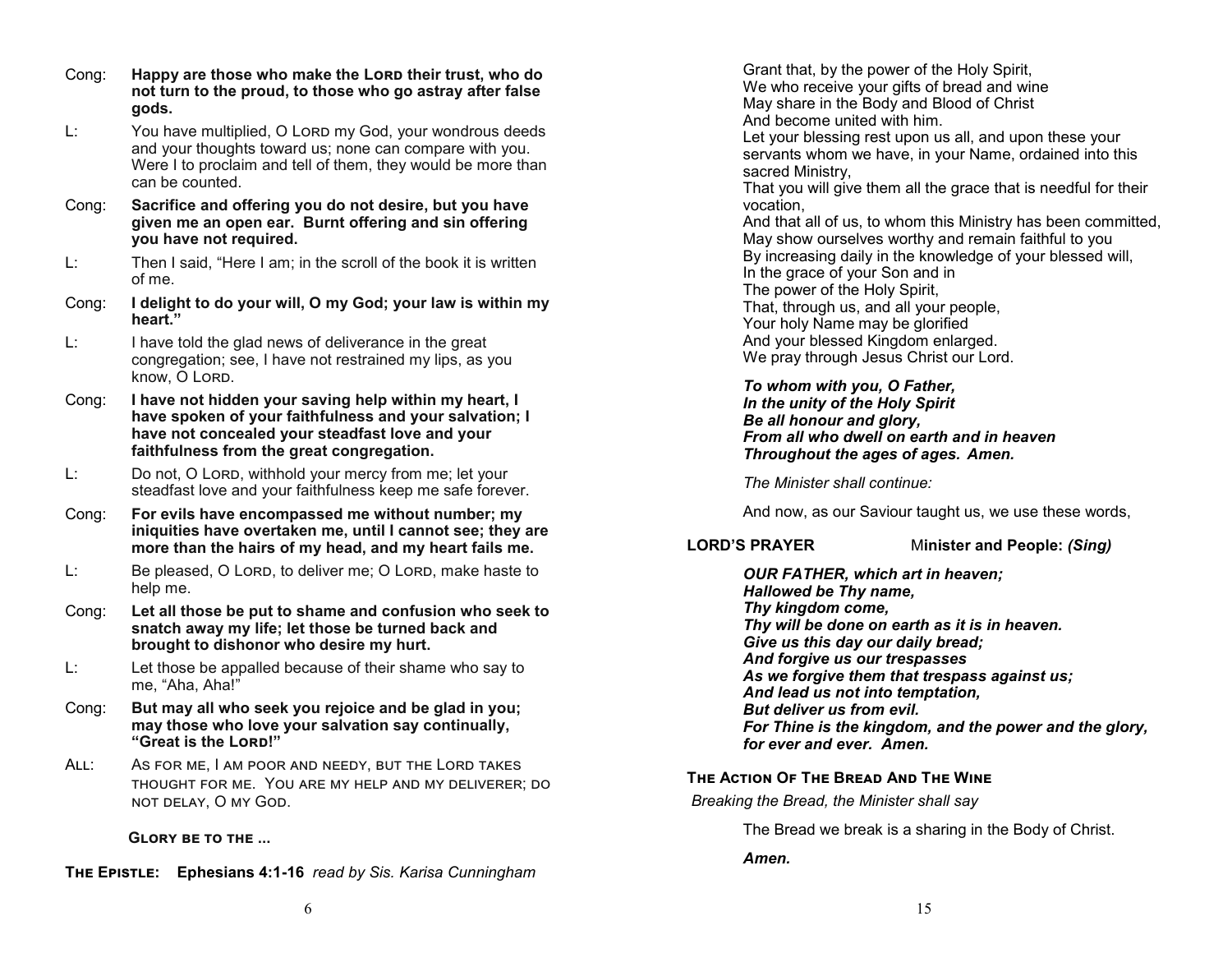Through Jesus Christ, your only Son our Lord,

You created all things and made us in your own image. And when we had fallen into sin, You did not leave us in darkness,

But sent Him to redeem us by his death upon the Cross. After his resurrection from the dead and exaltation to your right hand,

He sent the Holy Spirit upon the Apostles,

Equipping your church with a variety of gifts

And enabling a diversity of ministries

For the building up of the Body and the advancement of your kingdom.

Into their labours we have entered,

As now we offer, with all your people, our gifts for service in your name,

Proclaiming your praises who called us out of darkness into your marvelous light.

Therefore, with angels and archangels and with all the company of heaven,

We join in the hymn of everlasting praise.

#### *Holy, Holy, Holy, Lord God of Hosts, Heaven and earth are full of your glory, Hosanna in the highest, Blessed is he who comes in the Name of the Lord, Hosanna in the highest.*

Blessed are you, Lord God, King of the universe, And blessed is your Son, Jesus Christ our Lord, Who, on the night in which He was betrayed, Took bread into his holy hands, and looking up to heaven, gave thanks, broke it, and gave it to his disciples saying, "Take this and eat it. This in my Body given for you. Do this in remembrance of me."

In the same way, after supper, He took the cup, gave thanks, and gave it to them saying, "Drink from it, all of you. This is My Blood of the New Covenant poured out for you and for many, for the forgiveness of sins Do this whenever you drink it in remembrance of me".

#### *Christ has died! Christ is risen! Christ will come again!*

Therefore, Father, in obedience to his command We do this in remembrance of Him, Praying also that you will accept our sacrifice of praise and thanksgiving.

# **HYMN:** "**You Servants Of God" VIP #248:**

- 1. You servants of God, your Master proclaim, And publish abroad his wonderful name; The name all-victorious of Jesus extol; His kingdom is glorious and rules over all.
- 2. God ruleth on the high, almighty to save; And still he is nigh, his presence we have; The great congregation his triumph shall sing, Ascribing salvation to Jesus our King.

- 3. "Salvation to God, who sits on the throne!" Let all cry aloud, and honour the Son; The praises of Jesus the angels proclaim, Fall down on their faces and worship the Lamb.
- 4. Then let us adore and give him his right: All glory and power, all wisdom and might, All honour and blessing with angels above And thanks never ceasing for infinite love. *Charles Wesley (1707-1788)*

#### **Gospel: John 13:1-15** *(all standing) read by Rev. Michael Llewellyn, Ministerial Training Secretary*

# **SPECIAL MUSICAL SELECTION** *Bro. Leslie Francis*

# **THE PRESBYTER'S TESTIMONY AND PROMISES**

*The Congregation seated, the Secretary shall call the name of the Ordinand who shall then stand and approach the Past Connexional President after which the District President shall say:*

# **District President:**

PRESIDING PRESIDENT, I present to you SHANE ANTONIO HANSEL to be ordained as a Presbyter of the Methodist Church in the Caribbean and the Americas.

# *Past Connexional President:*

**WE ARE MET TOGETHER** in the name of God and in pursuance of the decision of our Conference to ordain as a Presbyter this our brother who has been duly examined and approved by our Conference.

He has been approved for the Ministry of the Holy Word and Sacraments, to administer discipline, to be a shepherd of God's people and evangelist of His Kingdom.

And that you, who are gathered here in His name, may also declare your mind concerning him, I now invite him to tell us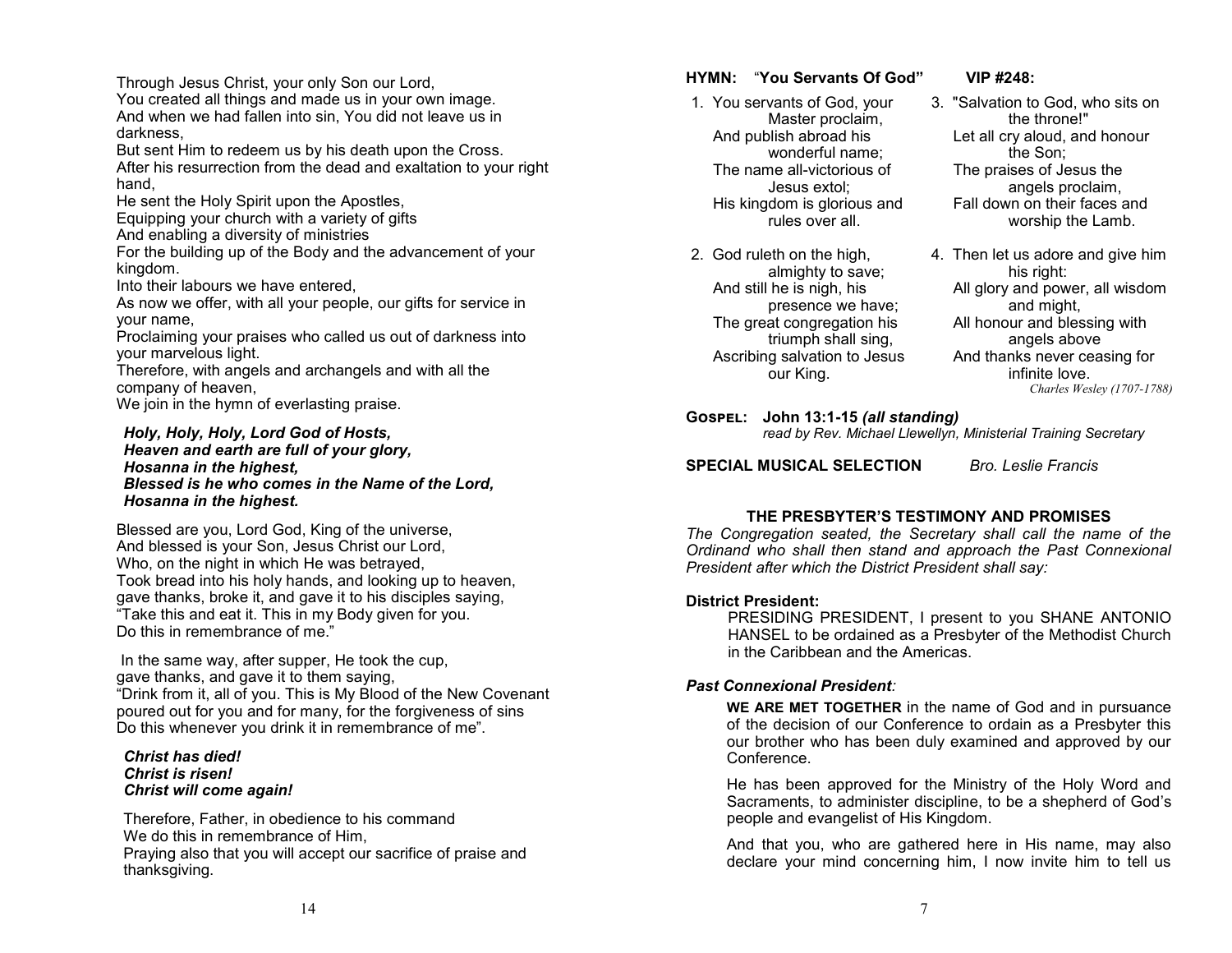clearly and distinctly of his conversion to Christ and call to this Ministry.

*After the Ordinand has spoken, he shall stand before the Past President who shall address him in the following words, the Congregation being seated.*

YOU HAVE HEARD, my brother, from the passages selected from the writings of the prophets and apostles and from the holy Gospels of the dignity and sacredness of the ministry to which you have been called. You have been called to be an evangelist of the grace of God in Jesus Christ, and you are sent to make disciples of all nations, to teach and premonish, to feed and provide for God's household, to seek out Christ's sheep who are scattered abroad, for whom He laid down His life, and to lift up His Cross before all people, that they may be saved through Him forever.

Therefore, consider well your calling, and may you never cease from prayer, or relax your diligence, until you have done all that you can do to bring those committed to your charge to that conversion of heart and life to which the Holy Spirit bears witness, and to that perfect knowledge and love of God by which you may present them all mature persons in Jesus Christ.

And since you cannot of yourself do or even desire these things, may you pray the more earnestly for the continual blessings of the Holy Spirit that you may perform this ministry as He wills.

We believe that you have already considered these matters in the period of your preparation and that you have fully determined to give yourself to this ministry so that, as far as you are able, you will concentrate on this one thing and focus all your plans and studies in this one direction, and that you will always pray to God that you and your family will become so dedicated that you will be worthy examples for God's people and that, by daily reading and meditating on the Holy Scriptures, you may wax riper and become stronger in that ministry to which God has called you.

And now, so that this Congregation may fully understand your intentions and also that, in the future, your recollection of this solemn moment may bestir you to your duties, you shall answer plainly and clearly to these things which we, in the name of God and of His Church, shall ask you concerning them.

Do you trust that you are inwardly moved by the Holy Spirit to take this office, to serve God by promoting His glory, by preaching His Gospel and by caring for His people?

**Ordinand: I do so trust.**

### **HYMN: "Let Us Enter Into Covenant with Christ" VIP #429**

*During the singing of the hymn, the Offering for The Ministerial Training Fund will be received, and the Table will be made ready for the Observance of the Sacrament of the Lord's Supper.*

1. Let us enter into covenant with Christ, celebrating the eucharist of love.

Take a little bread and wine, lift up the chalice of the King.

*Alleluia! It's a sign of love! Alleluia! It's a sign of peace! Alleluia! It's the mystery of faith! Alleluia!*

- 2. Take the body and the Blood of Christ, in divine revelation of his love. Be transformed, O my people, from your sins, and eat and drink and live!
- 3. He is lifted to the throne on high and will come again to rule all the world.

#### The Saints who sleep in Christ shall rise. Rejoice, O Zion, and be glad!

- 4. Jesus Christ is the Lamb of God who takes away the sins of the world. 'He who comes to me I shall not turn away'.
- 5. Come you faithful, to the paradise of God, to the marriage feast of the Lamb. Eat manna from the tree of life; you are washed in the Blood of Christ *Norbert Farrell (1943- )*

#### **DEDICATION OF OFFERING**

#### **THE SACRAMENT OF THE LORD'S SUPPER Celebrant: Bishop, The Rev'd Christine Gooden Benguche**

*All standing the presiding minister shall begin:*

#### **THE THANKSGIVING**

The Lord be with You. *And also with you.*

Lift up your hearts. *We lift them up unto the Lord.*

Let us give thanks to the Lord our God. *It is right and fitting so to do.*

Father, all powerful and ever living God, It is indeed right and fitting,

It is our joy and our salvation always and everywhere To give you thanks and praise.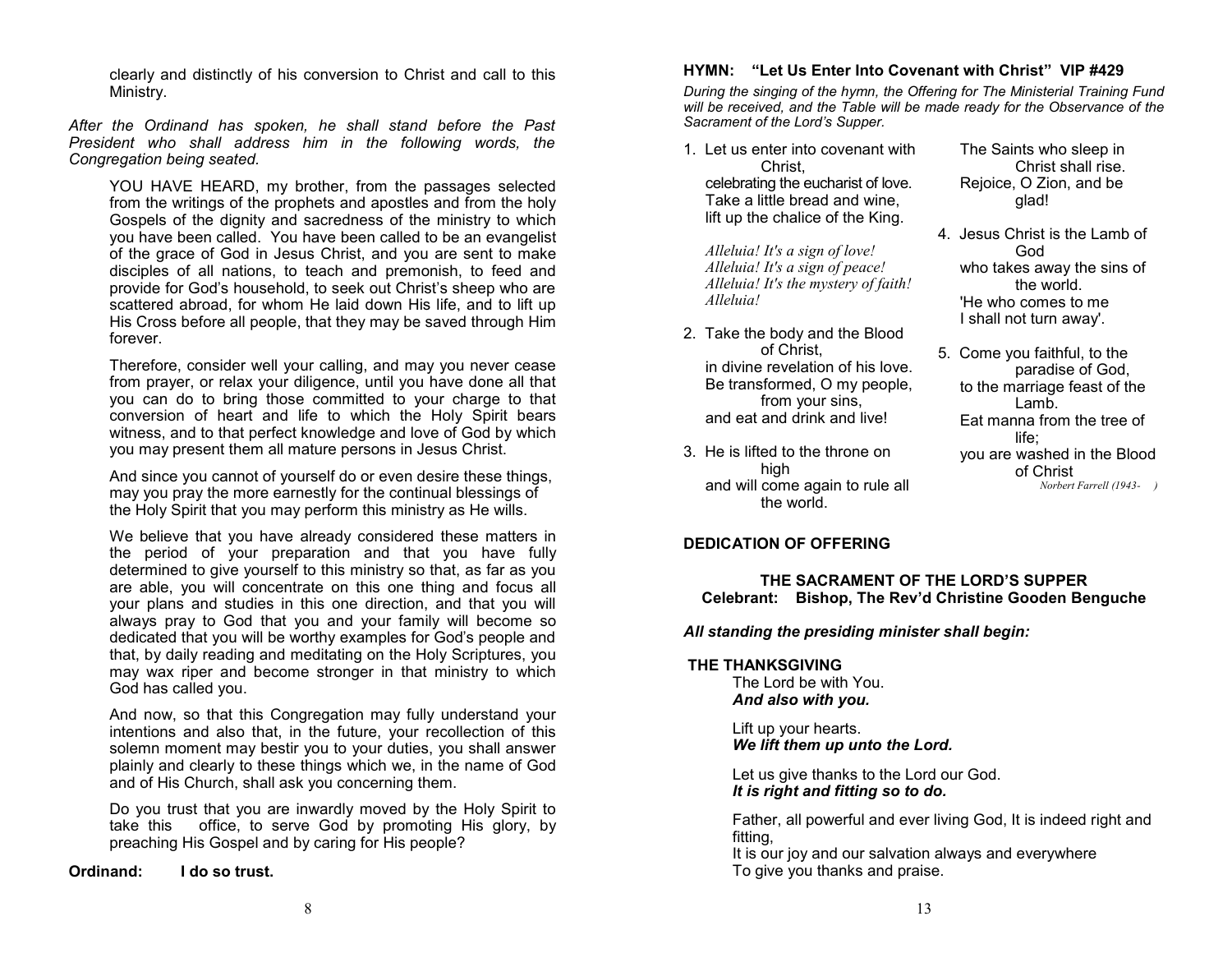*Delivering to the Presbyter a copy of the Holy Scriptures, the Past Connexional President will say:*

> **MAY THIS BE YOUR AUTHORITY** as you fulfil the office of a Presbyter and Pastor in the Church of Christ.

*Standing before the newly ordained Presbyter the Past Connexional President says:*

> Brother Shane, be persistent in your reading, be faithful in your teaching. Meditate often on the message of the Bible. Be always diligent. Never be unemployed, never be triflingly employed. Be strict with yourself and zealous for the doctrine, for by so doing you will save yourself and those who shall hear you. Be a shepherd to the people. Feed them, do not eat them. Uphold the weak, heal the sick, bind up the broken, bring back the outcast, seek out those who are lost. Be merciful, but do not be slack. Administer discipline, but do not be merciless. And when Christ the Chief Shepherd shall come may you receive from him the never-fading crown of glory. **Amen.**

### **HYMN "Behold The Servant of the Lord" VIP #304**

- 1. Behold the servant of the Lord! I wait thy guiding eye to feel, To hear and keep thy every word, To prove and do thy perfect will, Joyful from my own works to cease, Glad to fulfil all righteousness.
- 2. Me if thy grace vouchsafe to use, Meanest of all thy creatures, me, The deed, the time, the manner choose, Let all my fruit be found of thee; Let all my works in thee be wrought, By thee to full perfection brought.
- 3. My every weak, though good design O'errule, or change, as seems thee meet; Jesus, let all my work be thine! Thy work, O Lord, is all complete, And pleasing in thy Father's sight; Thou only hast done all things right.
- 4. Here then to thee thy own I leave; Mould as thou wilt thy passive clay; But let me all thy stamp receive, But let me all thy words obey, Serve with a single heart and eye, And to thy glory live and die. *Charles Wesley (1707 – 1788)*

# **THE CHARGE Rev'd Dr. George McD. Mulrain**

**PRAYER Rev'd Dr. George McD. Mulrain** 

# *Past President:*

*Are you satisfied that the Holy Scriptures contain all that is necessary for salvation? And are you determined, out of the same Scriptures, to instruct the people committed to your charge; and to teach nothing contrary to what you believe can be concluded and proved by the Scriptures?*

#### **Ordinand: I am satisfied and have so determined by God's grace.**

#### Past President:

*Will you be ready, then, to drive away all false and strange doctrines contrary to God's Word; and to exhort the people both publicly and privately, whether they are weak or strong, so long as the need requires it and the occasion is given?*

#### **Ordinand: I will, the Lord being my helper.**

#### *Past President:*

*Will you preach the Word of God, and administer the Sacraments and the Discipline of Christ as He has commanded?*

#### **Ordinand: I will by the help of the Lord.**

#### *Past President:*

*As you believe you are called to be a Minister in the Methodist Church, I now ask you to state clearly whether you believe its doctrines and are determined to preach them.*

#### **Ordinand: I do so believe, and I will so preach, the Lord being my helper.**

# *Past President:*

*Will you submit yourself as a daughter in the Gospel to those whom the Methodist Church shall appoint to have the rule over you?*

# **Ordinand: I will.**

# *Past President:*

*Will you be constant in prayer and diligent in the study of the Bible and in other studies which will help you to understand it better?*

# **Ordinand: I will, the Lord being my helper.**

# *Past President:*

*Will you be diligent to inspire and encourage your own family according to the doctrines of Christ so that both you, and they with you, may become wholesome examples and patterns to the flock of Christ?*